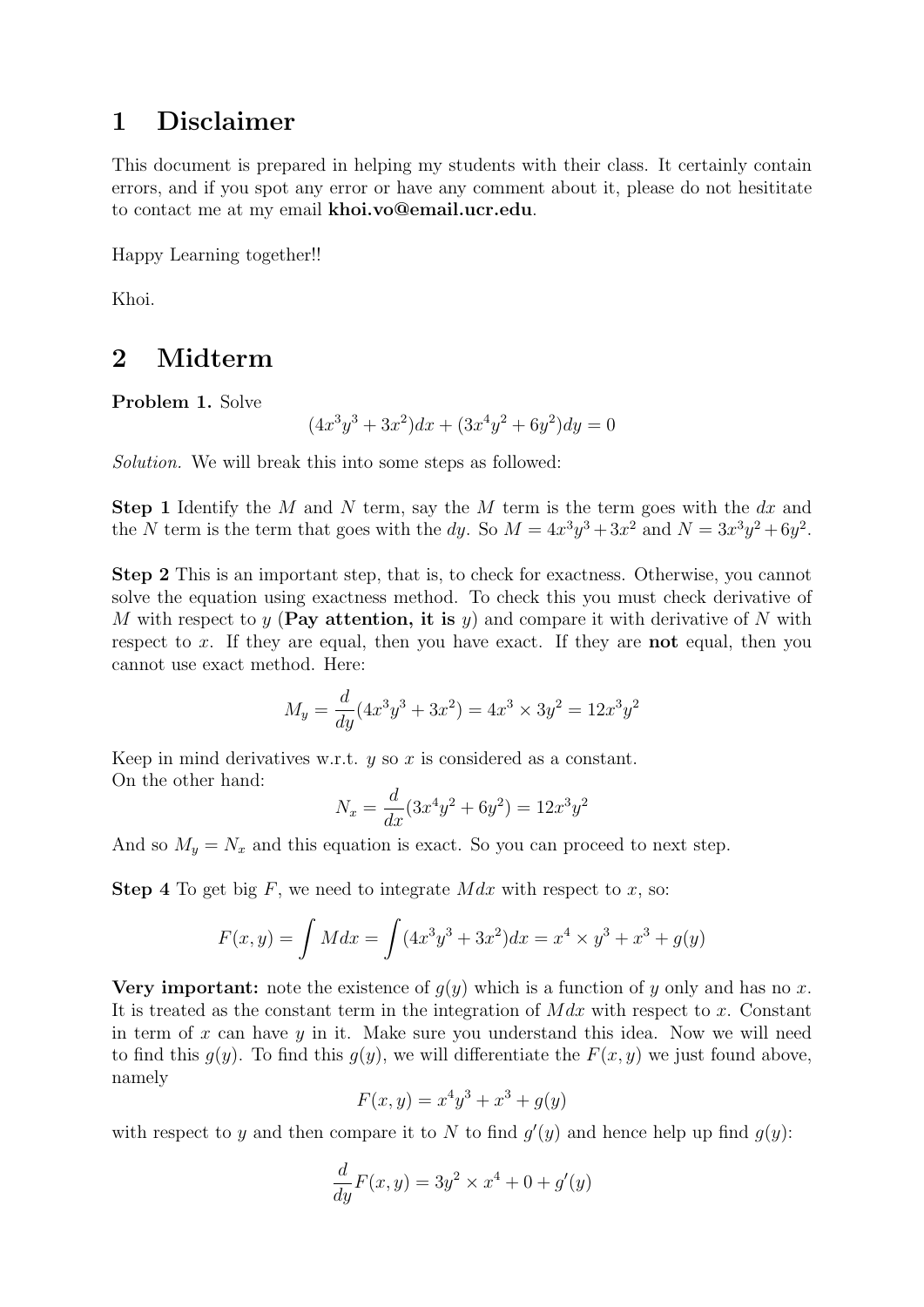While the N term is  $3x^4y^2 + 6y^2$ , comparing this gives:

$$
g'(y) = 6y^2
$$

And so  $g(y) = \int g'(y)dy = 2y^3 + K$  for some constant K (no x and y in it). Thus:

$$
F(x, y) = x4y3 + x3 + g(y) = x4y3 + x3 + 2y3 + K
$$

Problem 2. Solve

$$
x^2y' = y^2 + xy - x^2
$$

with  $y(1) = 2$ 

Solution. If  $x = 0$  then  $y = 0$  is a solution. Consider  $x \neq 0$ . Then divide by  $x^2$  gives:

$$
y'=(\frac{y}{x})^2+\frac{y}{x}-1
$$

Letting  $y/x = u$ , that means,  $y = ux$ , the above equation is:

$$
(ux)' = u^2 + u - 1
$$

Expanding the derivative on the LHS  $(ux)' = u'x + u$  and putting it back:

$$
u'x + u = u^2 + u - 1
$$

So the  $u$  term can be cancelled on both sides and we got:

$$
u'x = u^2 - 1
$$

This is separable of u and x. Check to see that  $u = \pm 1$  is a solution. Then consider when  $u \neq \pm 1$  and devide by  $u^2 - 1$  gives:

$$
\frac{u'}{u^2 - 1} = x
$$

or equivalently

$$
\frac{du}{u^2 - 1} = xdx
$$

Then we can integrate both sides:

$$
\int \frac{du}{u^2 - 1} = \int x dx
$$

The integration on the left hand side gives  $\frac{x^2}{2} + c$ , while the integration on the left needs a bit more work. Setting

$$
\frac{1}{u^2 - 1} = \frac{A}{u - 1} + \frac{B}{u + 1}
$$

and solve for A and B. Multiply by  $u^2 - 1$  gives:

$$
1 = A(u + 1) + B(u - 1)
$$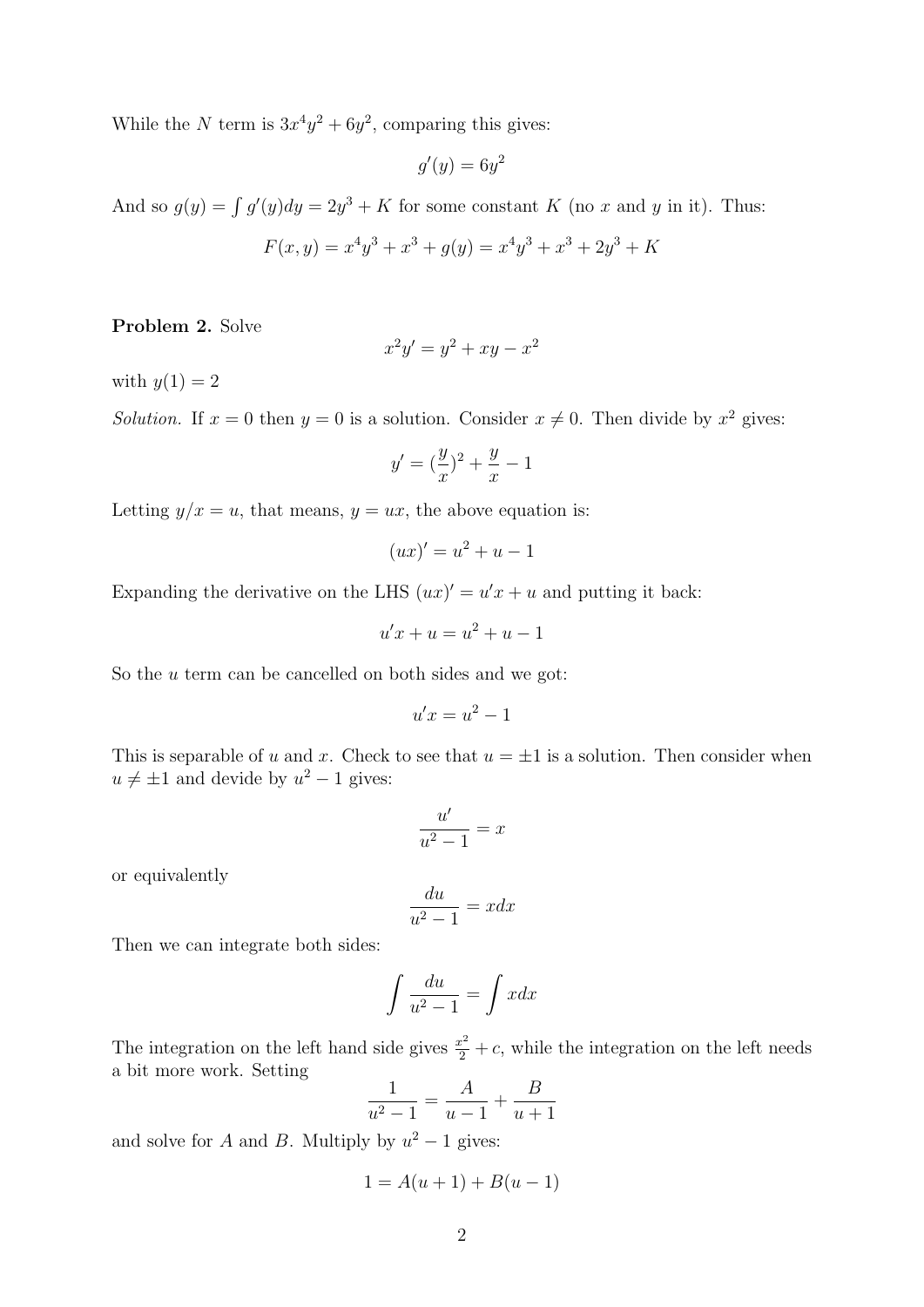Letting  $u = 1$  and  $u = -1$  respectively in the equation give  $A = \frac{1}{2}$  $\frac{1}{2}$  and  $B = -\frac{1}{2}$  $\frac{1}{2}$ . Thus

$$
\frac{1}{u^2 - 1} = \frac{1}{2} \left( \frac{1}{u - 1} - \frac{1}{u + 1} \right)
$$

Taking integration, and note that  $\int \frac{1}{u-1} = \ln(u-1)$  and  $\int \frac{1}{u+1} = \ln(u+1)$ , so

$$
\int \frac{1}{u-1} = \frac{1}{2}(\ln(u-1) - \ln(u+1)) = \frac{1}{2}\ln(\frac{u-1}{u+1})
$$

and this is the left hand side. Putting LHS=RHS gives:

$$
\frac{1}{2}\ln(\frac{u-1}{u+1}) = \frac{x^2}{2} + c
$$

Multiply both sides by 2 and denote  $M = 2c$  another constant:

$$
\ln(\frac{u-1}{u+1}) = x^2 + M
$$

Raising exponential e power to both sides and write  $K = e^M$  another constant gives:

$$
\frac{u-1}{u+1} = e^{x^2} K
$$

Then multiplying  $u + 1$  to both sides and get:

$$
u - 1 = (u + 1)Ke^{x^2}
$$

Expanding the RHS:

$$
u - 1 = Ke^{x^2}u + Ke^{x^2}
$$

So

$$
u(1 - Ke^{x^2}) = 1 + Ke^{x^2}
$$

and so

$$
u = \frac{1 + Ke^{x^2}}{1 - Ke^{x^2}}
$$

Note that  $u = y/x$  so

$$
\frac{y}{x} = \frac{1 + Ke^{x^2}}{1 - Ke^{x^2}}
$$

Hence  $y = \frac{x(1+Ke^{x^2})}{1-Ke^{x^2}}$  is a solution. Together with  $y = 0$ ,  $y = \pm x$  (since  $u = \pm 1$ ) in the beginning. These are all solutions to this problem.

Problem 3. Solve

$$
y' = x(1 - y^2)
$$

Solution. Check that  $y = 1$  and  $y = -1$  are solutions to the problem. Then assume  $y \neq \pm 1$ . Then

$$
\frac{y'}{1-y^2} = x
$$

So

$$
\frac{dy}{1 - y^2} = xdx
$$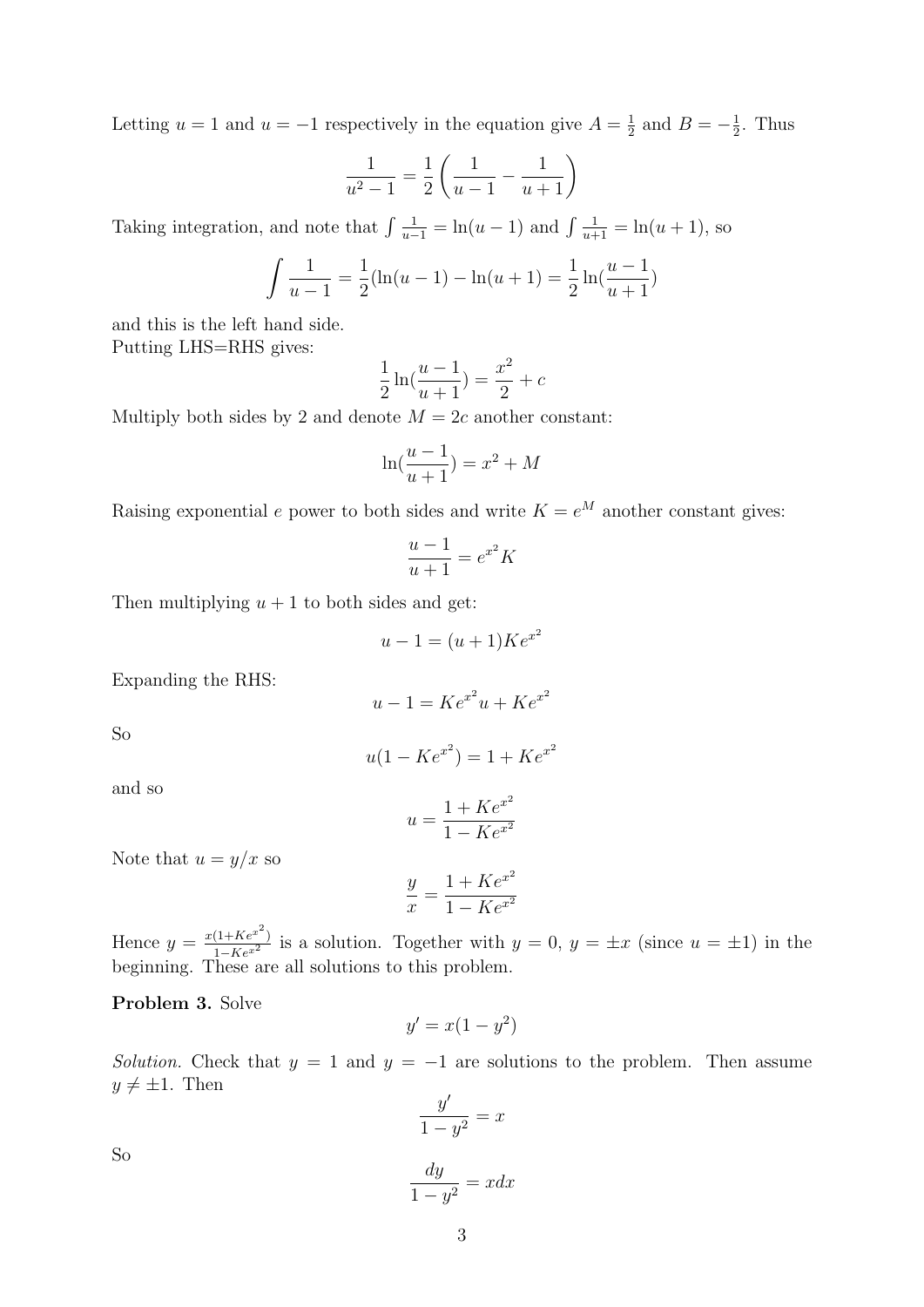Then integrate on both sides:

$$
\int \frac{1}{1 - y^2} dy = \int x dx
$$

The integration on the right hand side is  $\frac{x^2}{2} + c$ .

Let's work on the integration on the left a bit careful. Recall from Calculus the method of breaking up

$$
\frac{1}{1-y^2} = \frac{A}{1-y} + \frac{B}{1+y}
$$

You can multiply by  $1 - y^2$  and get

$$
1 = A(1 + y) + B(1 - y)
$$

Letting  $y = 1$  and  $y = -1$  respectively you can get  $A = \frac{1}{2}$  $\frac{1}{2}$  and  $B = \frac{1}{2}$  $\frac{1}{2}$ . So

$$
\frac{1}{1-y^2} = \frac{1}{2} \left( \frac{1}{1-y} + \frac{1}{1+y} \right)
$$

Taking integration and note that  $\int \frac{1}{1}$  $\frac{1}{1-y}dy = -\ln(1-y)$  and  $\int \frac{1}{1+y}$  $\frac{1}{1+y}dy = \ln(1+y)$ :

$$
\int \frac{1}{1 - y^2} dy = \frac{1}{2} \left( -\ln(1 - y) + \ln(1 + y) \right) = \frac{1}{2} \ln\left(\frac{1 + y}{1 - y}\right)
$$

Thus by putting LHS=RHS we got:

$$
\frac{1}{2}\ln(\frac{1+y}{1-y}) = \frac{x^2}{2} + c
$$

Multiplying both sides by 2 and replace  $m = 2c$  another constant gives:

$$
\ln(\frac{1+y}{1-y}) = x^2 + m
$$

Raising exponential powers and write  $e^m = K$  a constant give:

$$
\frac{1+y}{1-y} = e^{x^2} K
$$

Then

$$
1 + y = (1 - y)Ke^{x^2}
$$

So

$$
1 + y = Ke^{x^2} - yKe^{x^2}
$$

So

$$
1 - Ke^{x^2} = -y(1 + Ke^{x^2})
$$

So

$$
y = \frac{Ke^{x^2} - 1}{1 + Ke^{x^2}}
$$

This is the answer, together with  $y = \pm 1$  in the beginning.

Problem 4. Solve

$$
y' + 2y = x^3 e^{-2x}
$$